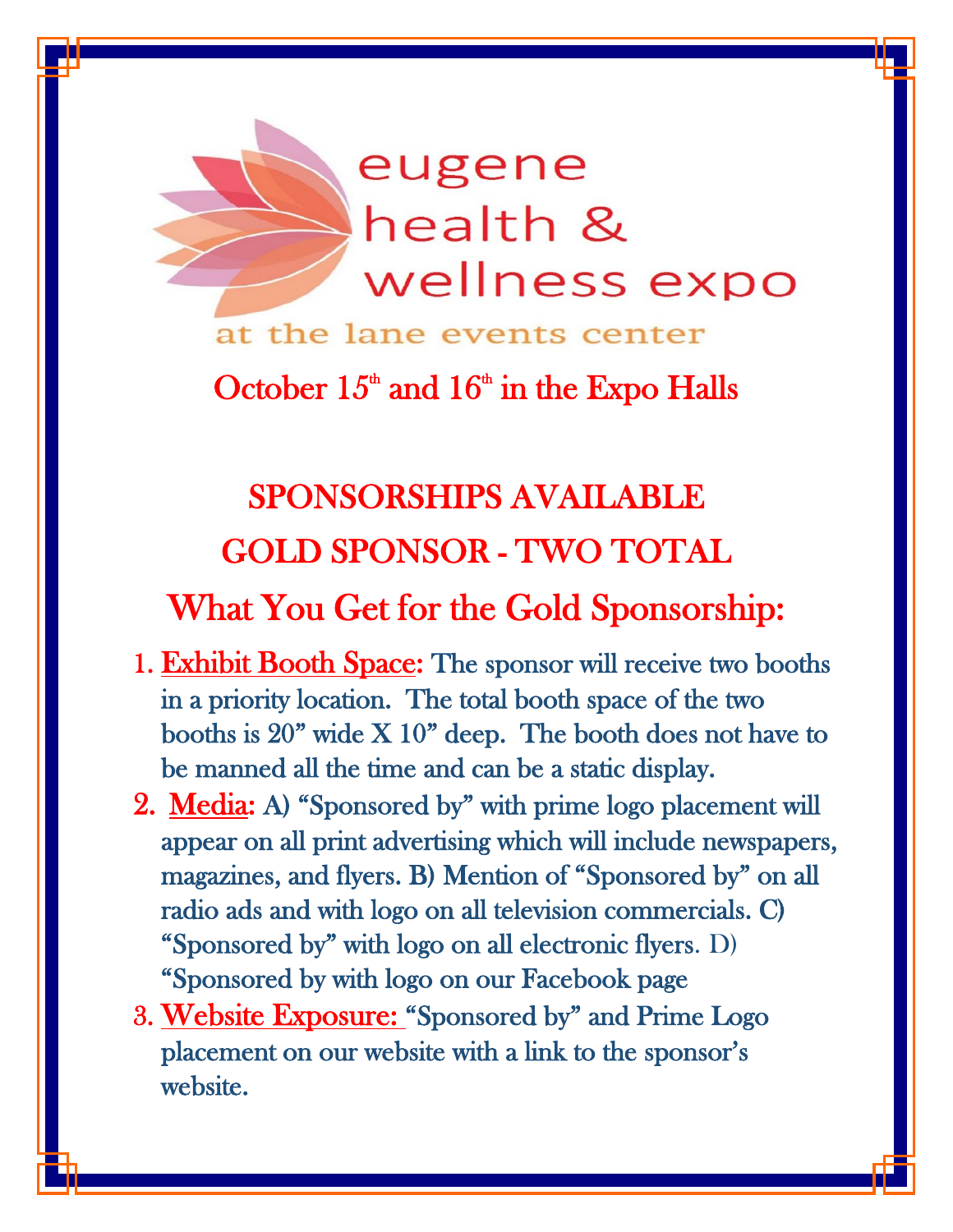- 4. Marketing Brochure and Onsite at the Expo: Sponsored by with logo will be place on the cover of our marketing brochure used between now and the expo, and also on the expo floor plan during the show that is set up by the entrance where everyone enters and exits.
- 5. Live PA Announcements at the Event: During the hours of the show, PA Announcements are made every 15-20 minutes. The Sponsors will be recognized as a GOLD Sponsors during these announcements.
- 6. Seminar Presentation: The gold sponsors will have the opportunity to do a seminar presentation at the Expo.
- 7. Name and Logo on Banners: The two Gold Sponsors will have their logo displayed on the two entrance banners and also on the presentation stage banner.

IN EXCHANGE FOR THIS EXCELLENT GOLD SPONSORSHIP PACKAGE IS A FEE OF \$2500.00

\_\_\_\_\_\_\_\_\_\_\_\_\_\_\_\_\_\_\_\_\_\_\_\_\_\_\_\_\_\_\_\_\_\_\_\_

### SILVER SPONSOR FOR THE  $5^{\text{th}}$  ANNUAL EUGENE HEALTH & WELLNESS EXPO

What You Get for the SILVER SPONSORSHIP:

1. Exhibit Booth Space: The sponsor will receive one booth in a priority location. The total booth space of the booth is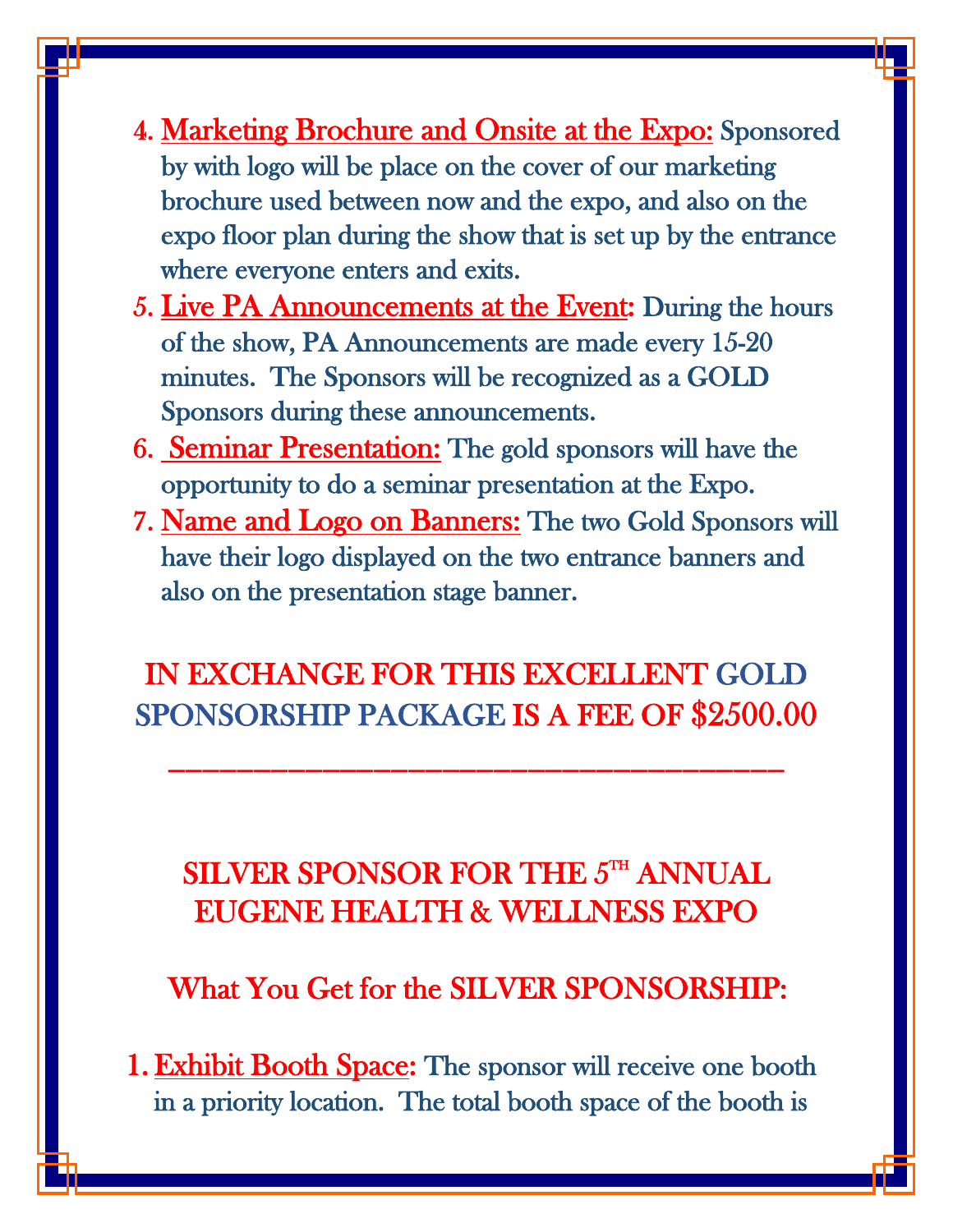10" wide X 10" deep. The booth does not have to be manned all the time and can be a static display.

- 2. Media: A) "Sponsored by" with logo will appear on all print advertising which will include newspapers, magazines, and flyers. B) Mention of "Sponsored by" on all radio and television commercials. C) "Sponsored by" with logo on all electronic flyers. D) "Sponsored by with logo on our Facebook page
- 3.Website Exposure: "Sponsored by" your Logo on our website with a link to the sponsor's website.
- 4. Marketing Brochure and Onsite at the Expo: Sponsored by with logo will be place on the cover of our marketing brochure used between now and the expo, and also on the expo floor plan during the show that is set up by the entrance where everyone enters and exits.
- 5. Live PA Announcements at the Event: During the hours of the show, PA Announcements are made every 15-20 minutes. The Sponsors will be recognized as a SILVER Sponsor during these announcements.
- 6. Seminar Presentation: The silver sponsors will have the opportunity to do a seminar presentation at the Expo.

### IN EXCHANGE FOR THIS EXCELLENT SILVER SPONSORSHIP PACKAGE IS A FEE OF \$1500.00